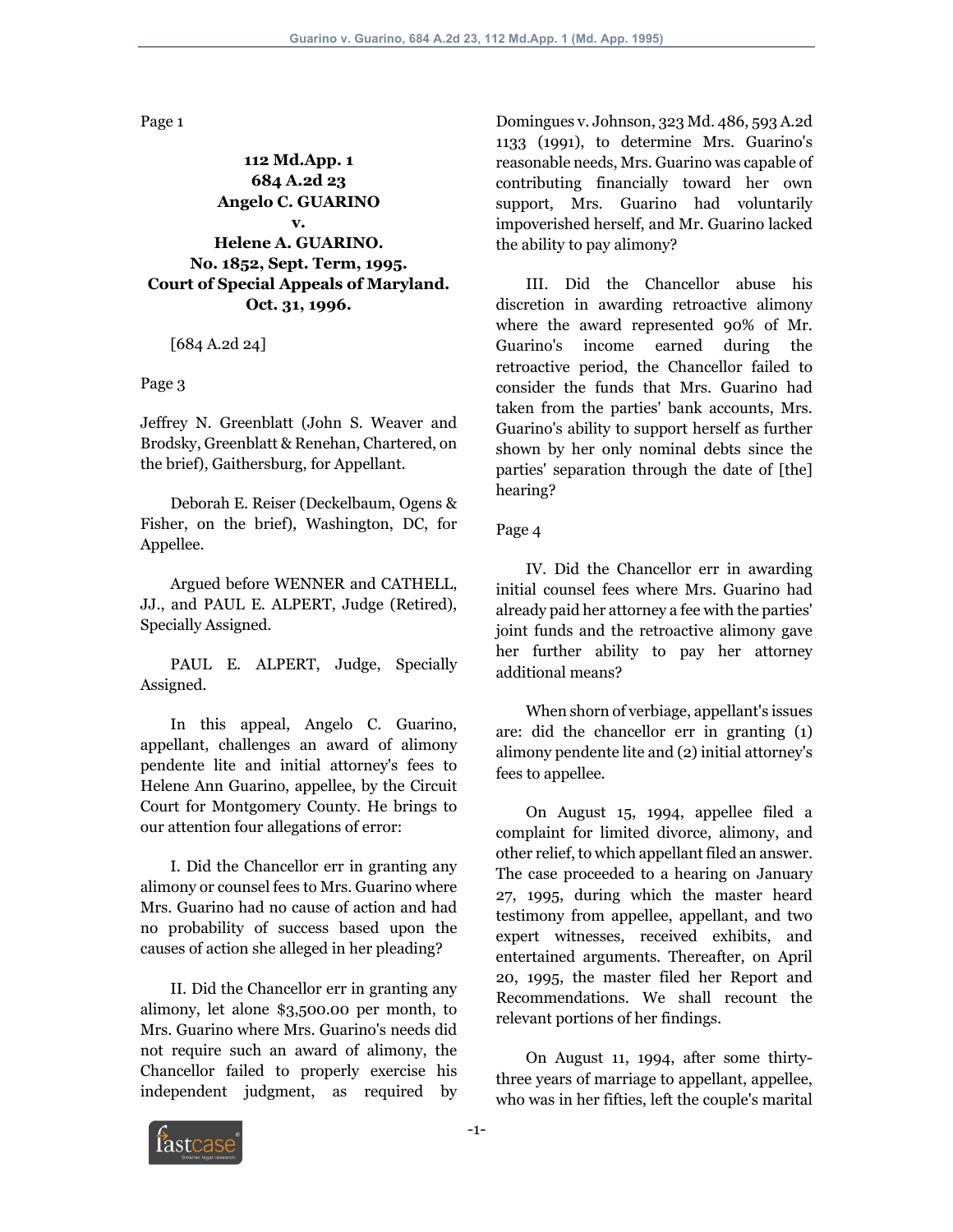residence with only her purse and family automobile. Thereafter, she returned to collect personal belongings and assorted documents.

 Prior to her departure, and going back to 1979, appellee had worked alongside appellant in the couple's corporation, Guarino Corporation. When she left home, her paychecks from the corporation were terminated.

 Lacking the financial resources to obtain housing, appellee sought and obtained shelter with her father in Pennsylvania and family and friends in Maryland. She borrowed [684 A.2d 25] money from her father and cashed in a \$3,100.00 life insurance policy to meet her living expenses. Appellee also withdrew \$7,500.00 from a joint savings account, which amount she paid to her legal counsel as a retainer. Appellant provided appellee \$750.00 at Christmas and an additional \$1,000.00 the week before the January 27, 1995 hearing.

 Appellant, who remained in the eleven room, three and one-half bath Potomac, Maryland marital home, refused to provide appellee with any support apart from the \$1,750.00.

# Page 5

He liquidated \$33,000.00 residing in the couple's joint investment account and deposited the couple's joint tax refund into his own account. Subsequent to appellee's departure, and contemporaneous to appellant's dominion of the aforementioned monies, he spent \$8061.00 on home improvements and furnishings, and undertook other home improvement projects.

 Financial records relating to the couple's personal and business dealings and testimony as to the corporation's financial status revealed that appellant, "without question," had the financial resources to contribute to appellee's financial needs during the pendente lite period. Appellee, who was not in a position to support herself during that period, had reasonable needs of approximately \$3,500.00 per month. Furthermore, appellee's homelessness and inability to support herself constituted extraordinary circumstances justifying an entry of an immediate order for pendente lite support from the date of the hearing, January 27, 1995, onward.

 Appellee incurred \$12,403.11 in attorney's fees and expenses, of which she paid \$7,385.61 from joint funds. Five thousand seventeen dollars and fifty cents remained outstanding, in addition to \$2,500.00 she paid as a retainer to an expert for the purposes of valuation of marital assets.

 In light of those findings, the master recommended that the chancellor order appellant to pay appellee alimony pendente lite of \$3,500.00 per month, commencing from August 15, 1994, and \$7,500.00 for initial attorney's fees and costs.

 The very next day, April 21, 1995, the chancellor signed an Immediate Pendente Lite Order, in which, among other things, he ordered that appellant pay to appellee "as pendente lite alimony the sum of \$3,500.00 per month, commencing and accounting from February [sic] 15, 1995...." Appellant filed exceptions to the Master's Report and Recommendations. On July 19, 1995, the chancellor heard exceptions to the Report and Recommendations. Nine days later, the chancellor issued an Order overruling appellant's exceptions to the master's Report and Recommendations. To preserve his appellate posture, appellant timely noted an appeal from the overruling of his exceptions.

# Page 6

 Thereafter, appellant filed a countercomplaint for Absolute Divorce and appellee filed an amended and supplemental complaint for Absolute Divorce. The issues of alimony pendente lite and initial counsel fees remained unresolved until May 2, 1996, when the

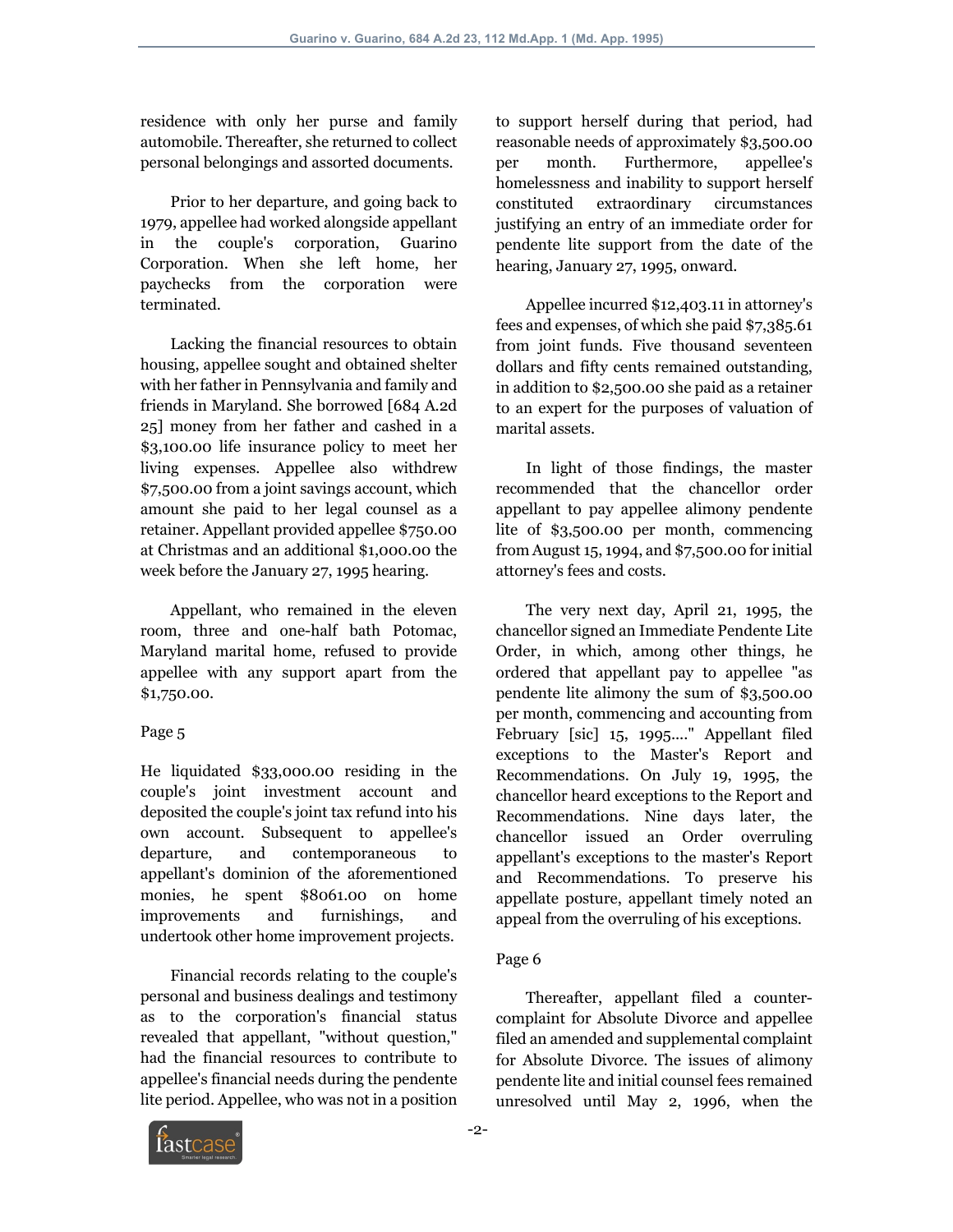chancellor signed an Order granting to appellee alimony pendente lite of \$3,500.00 per month from August 15, 1994, entered judgment against appellant in the sum of \$15,750.00 for unpaid alimony pendente lite, credit given for the \$1750.00 given to appellee, and ordered that appellant pay to appellee for initial counsel fees \$7,500.00. On the ninth of May, appellant noted an appeal to this Court.

#### I. Alimony

 Appellant crafts his first assault on the chancellor's judgment from our quotation of Nelson on Divorce and Annulment (2d ed. 1945). We quoted that work in Maynard v. Maynard, 42 Md.App. 47, 50, 399 A.2d 900 (1979), which, in turn, we quoted in James v. James, 96 Md.App. 439, 450-51, 625 A.2d 381 (1993). In Maynard, we noted the differences between alimony pendente lite and permanent alimony and cited to Nelson for the rationale underlying an award of alimony pendente lite. Section 12.24 of Nelson, as quoted in Maynard, read as follows:

 The applicant for the allowance must show, at least prima facie \* \* \* in order to obtain an allowance pendente lite of temporary alimony, allowance for support of children, and/or suit money, including counsel fees, (1) the pendency of the matrimonial[684 A.2d 26] action in which the allowance is sought; (2) the existence of a marriage between the parties; (3) a probable cause of action or defense on the part of the applicant, with reasonable probability of success of the applicant on the trial; (4) financial inability of the wife to support herself and/or to prosecute or defend the action; and (5) the ability of the husband to make payments.

 Maynard, 42 Md.App. at 50, 399 A.2d 900.

 In James, the alimony issue before us was whether the chancellor should have considered educational expenses in

#### Page 7

making a pendente lite or temporary alimony award. In addition to quoting from Maynard for the quotation of Nelson 's factors found therein, we utilized those factors as if they were legitimate.

 In the case sub judice, there is no dispute as to the pendency of the matrimonial action in which the allowance is sought, the existence of the marriage between the parties, a probable cause of action or defense on the part of the appellee with a reasonable probability of his success at trial, and the ability of appellant to make the payments.

#### James, 96 Md.App. at 453, 625 A.2d 381.

 Appellant latches on to the third Nelson factor and contends that the master ignored that factor, along with the others, and that appellee's evidence "was totally insufficient to meet the requirements for 'a probable cause of action with reasonable probability of success.' " His foothold is of our own making.

 The Court of Appeals has not issued writs of certiorari for either case or cited the same. Our review of the citations to each case, all from this Court, reveal that no mention is made of the Nelson factors. See Payne v. Payne, 73 Md.App. 473, 482, 534 A.2d 1360, cert. denied, 312 Md. 411, 540 A.2d 132 (1988) (Maynard ); Rosenberg v. Rosenberg, 64 Md.App. 487, 535, 497 A.2d 485, cert. denied, 305 Md. 107, 501 A.2d 845 (1985) (Maynard ); Bender v. Bender, 50 Md.App. 174, 182, 436 A.2d 518 (1981) (Maynard ); Bunn v. Kuta, 109 Md.App. 53, 69, 674 A.2d 26 (1996) (James ); Lemley v. Lemley, 102 Md.App. 266, 276, 649 A.2d 1119 (1994) (James ); Reuter v. Reuter, 102 Md.App. 212, 229, 649 A.2d 24 (1994) (James ); Speropulos v. Speropulos, 97 Md.App. 613, 617, 631 A.2d 514 (1993) (James ).

 The third Nelson factor is in direct opposition to Maryland common law. In

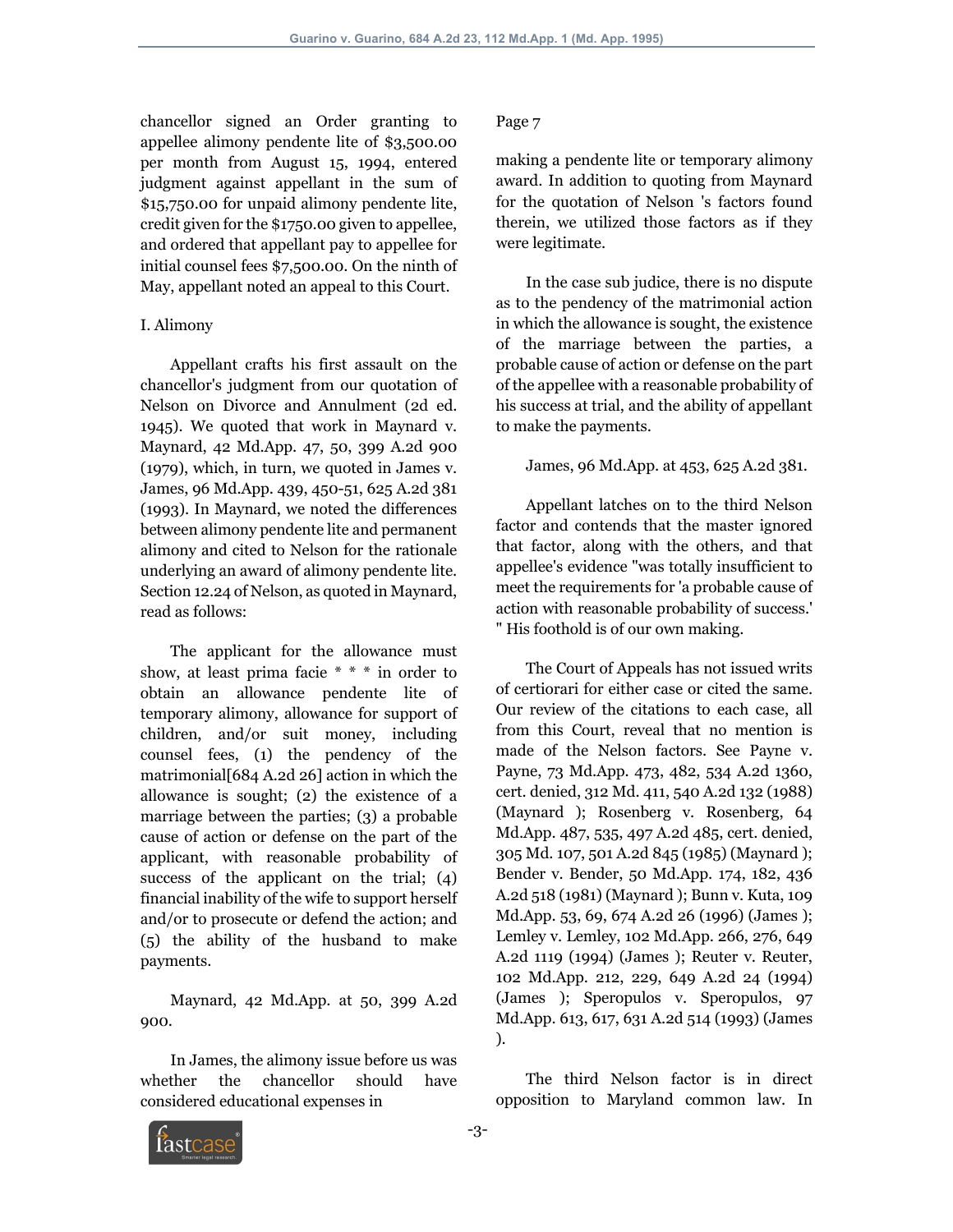McCurley v. McCurley, 60 Md. 185 (1883), the Court recognized that an award of alimony pendente lite is made without an inquiry into the merits of the underlying action.

[T]he chancery practice in this State, resting upon adjudicated cases, is so well settled that recourse to other authority

### Page 8

is unnecessary to show that the right of the wife to require her husband, when she is living apart from him and without means of her own, to defray the expenses of prosecuting her suit for a divorce, is almost a matter of course, independently of the actual merits of the case; the Court exercising its sound discretion as to when and to what extent, as it may be advised in the progress of the case, such allowance shall be granted.

 Id. at 188-89. The Court cited to, among others, the cases of Daiger v. Daiger, 2 Md. Ch. 335 (1850), Buck ex rel. Coles v. Coles, 2 Md. Ch. 341 (1851), and Tayman v. Tayman, 2 Md. Ch. 393 (1851), for that proposition.

 In Coles, Mrs. Coles had come before the chancellor, John Johnson, praying for alimony pendente lite and for means to defray the costs and expenses associated with her suit for a divorce a vinculo matrimonii. At the outset, chancellor Johnson noted the possibility that Mrs. Coles' suit might lack merit.

It may turn out that the grounds upon which the interposition of the court is asked in the original bill, are not sufficient, even if established by the clearest proof, to entitle the party to a decree dissolving the marriage, though, in that event, a qualified divorce may be granted, if the causes proved to be sufficient to entitle the complainant to that relief....

 Coles, 2 Md. Ch. at 346. 1 He then referred to the general rule pertaining to the granting of alimony pendente lite

[684 A.2d 27] The general rule is clear and undisputed, that the wife, in these cases, is a privileged suitor, and that the court, without inquiring into the merits, and whether she be plaintiff or defendant, will allow her alimony, pendente lite, and a sum for carrying on the suit. The rule is believed to be almost universal, to allow a destitute wife, who has been abandoned, or is living apart from her husband, temporary

#### Page 9

alimony, and the means of prosecuting or defending a suit for divorce, and this without any inquiry whatever, into the merits.

#### Id. at 346-47.

 Chancellor Johnson's conclusion was grounded upon the research he conducted for Daiger. In Daiger, a case wherein a wife petitioned the Court for an allowance of alimony pendente lite and money to pursue her suit, he candidly observed that

[m]y impression, when the petiti on was first presented, was, that the court, at this stage of the cause, might, to some extent, at least, examine into the merits, and the order of the 12th of November last, authorizing the parties to take depositions, was passed under that impression, but, upon looking into the authorities, I have come to the conclusion, that such is not the practice, and that if an examination was instituted now, and a decision made, adverse to the application of the wife, it might have the effect of defeating her suit altogether, before the usual opportunity has been afforded of developing the full merits of the case; for if it be true, and in the absence of proof to the contrary, it must be assumed to be true, that she has no means of living, or of defraying the expenses of the suit, and if the court, upon a preliminary proceeding like the present, and before she is furnished with the means of procuring the attendance of witnesses, undertake to investigate, and decide upon the merits of the

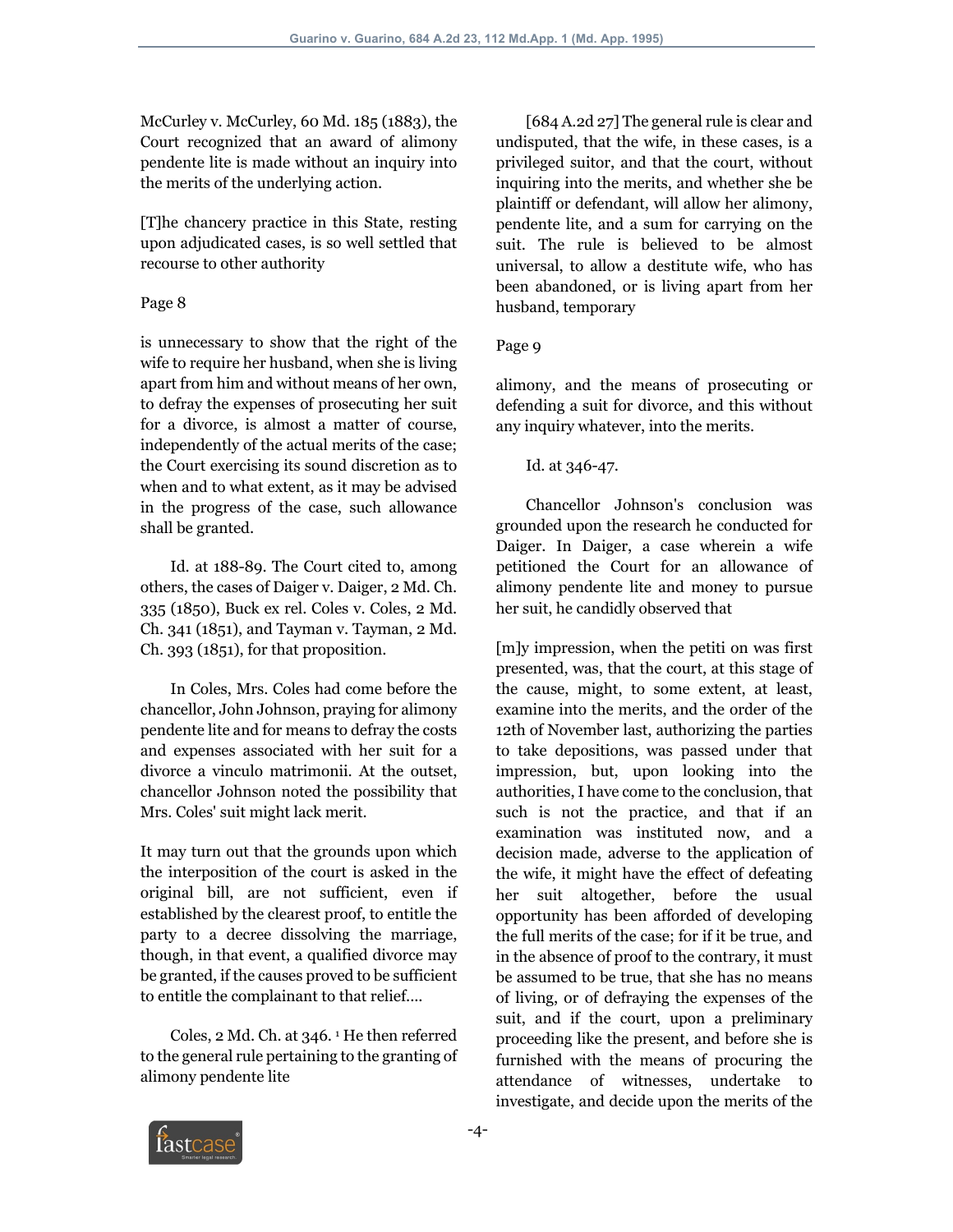case, it is obvious that very few suits by married women against their husbands, can ever be prosecuted successfully.

Daiger, 2 Md. Ch. at 336-37.

Chancellor Johnson continued:

The application presupposes, and is founded upon the allegation, that the wife is destitute of the pecuniary means of carrying on her suit, and, therefore, at that stage of the cause, to require her to show merits, or to engage in a contest with her husband, in regard to merits, would expose her to almost inevitable defeat, not only in the particular

## Page 10

application, but at the final hearing, for which, if her prayer for money to conduct the suit fails, she would be wholly unprepared.

Id. at 337.

 The decision in Tayman is in accord with that of Daiger and Coles.

And it must also be considered as settled, that upon an application by the wife for temporary alimony, and for money to carry on the suit, the merits will not be looked into, the allowance being made almost, if not entirely, as a matter of course. Such was the conclusion to which I came in the case of Daiger vs. Daiger, after an examination of numerous cases in this country and in England.

Tayman, 2 Md. Ch. at 397.

 In 1947, in Dougherty v. Dougherty, 189 Md. 316, 55 A.2d 787 (1947), the Court of Appeals favorably quoted from Coles and pointed to the integrity of that decision.

That case [Coles ] has repeatedly been quoted or cited and followed by this court. Wives found to be at fault both by the lower court and on appeal have been held entitled to alimony,

as well as 'suit money' (including counsel fees), pending appeal.

 Dougherty, 189 Md. at 320, 55 A.2d 787. The Court of Appeals acknowledged the Daiger/Coles/ Tayman principle eight years later in Frank v. Frank, 207 Md. 124, 130-31, 113 A.2d 411 (1955).

 This Court is also aware of the principle. See Carney v. Carney, 16 Md.App. 243, 253, 295 A.2d 792 (1972); Stenger v. Stenger, 14 Md.App. 232, 244, 286 A.2d 552 (1972). We have stated that the "purpose of alimony pendente lite is to maintain the status quo of [684 A.2d 28] the parties pending the final resolution of the divorce proceedings," Speropulos, 97 Md.App. at 617, 631 A.2d 514, and that the award "is based solely upon need." Komorous v. Komorous, 56 Md.App. 326, 337, 467 A.2d 1039 (1983).

## Page 11

 With the passage of what is now § 11-101 of the Family Law Article, the duty by either spouse to pay alimony became statutory. Hofmann v. Hofmann, 50 Md.App. 240, 244, 437 A.2d 247 (1981). 2 Section 11-102 of that Article empowers the chancellor to award alimony pendente lite to either party, but provides no guidelines for making that award as found in § 11-106, which pertains to alimony. As explained in Maynard:

 It is perfectly apparent that all the factors which a chancellor must consider in a divorce proceeding looking to an award of permanent alimony cannot be developed in a preliminary hearing which forms the basis of an award pendente lite. It is only after a full and complete hearing on the merits of the respective claims of the parties that a chancellor is in a position to formulate a judgment which has a greater degree of permanency than the judgment he pronounces after a hearing on temporary alimony.

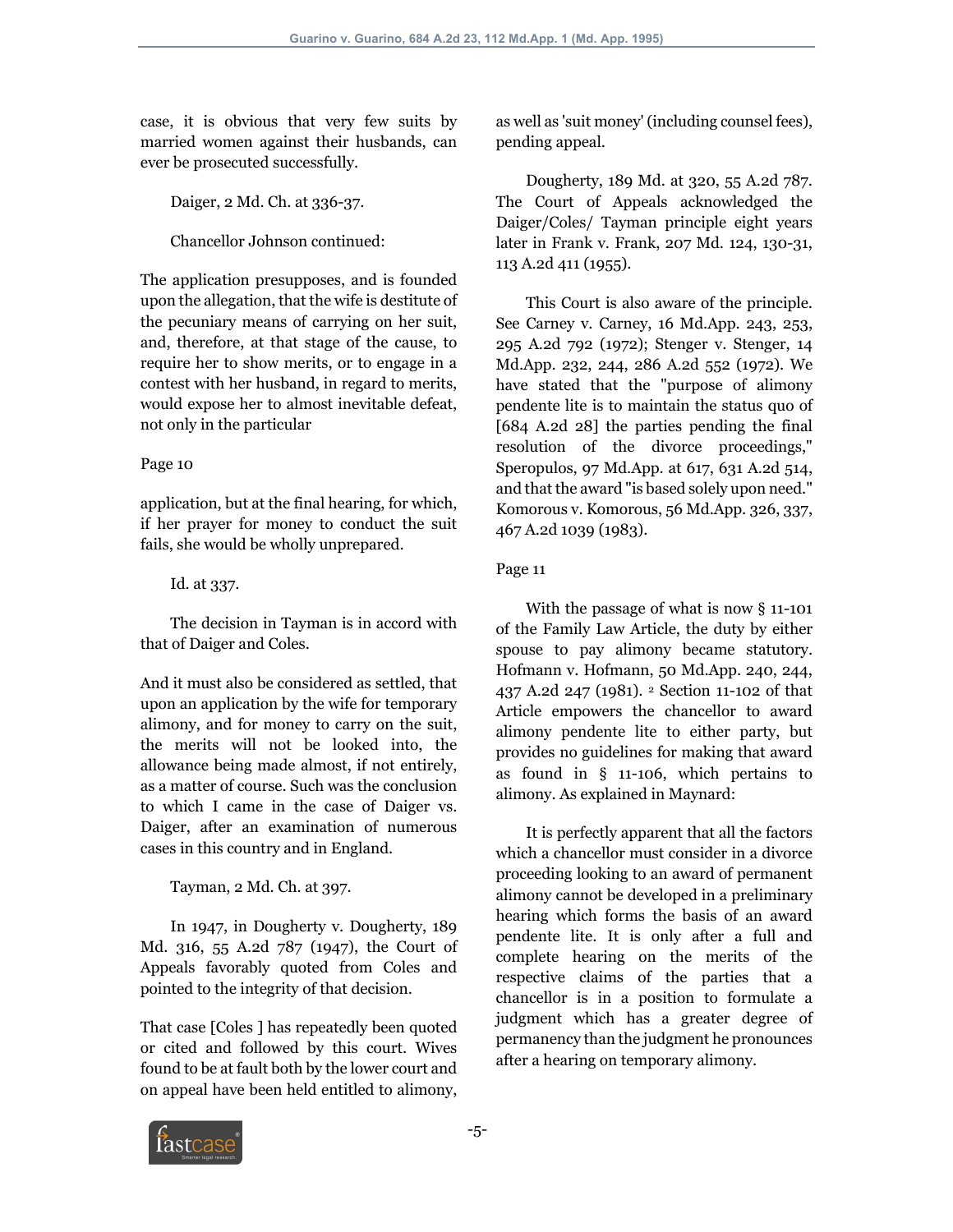Maynard, 42 Md.App. at 51, 399 A.2d 900. Consequently, the rationale for granting an award of alimony pendente lite remains within the sound discretion of the chancellor and based on the need of the party seeking alimony pendente lite. Indeed, it appears from a fair reading of Daiger, Coles, and Tayman that the wife was a "privileged suitor" because she was "without means" or "destitute of the pecuniary means of carrying on her suit."

 We are convinced that a retreat from our previous citations to Nelson 's third factor, in the context of an award of alimony pendente lite, is in order. The Court of Appeals has recognized, adopted, and not strayed from the principle announced in Daiger, Coles, and Tayman that a chancellor shall not evaluate the merits of the petitioning spouse's case before

## Page 12

ruling on a petition for alimony pendente lite. <sup>3</sup> Thus, we must dismantle the foothold that we created in Maynard and then reinforced in James. Without that foothold, appellant's contention fails.

 Next, appellant maintains that the chancellor erred in awarding \$3,500.00 in alimony pendente lite to appellee because: (A) appellee was capable of contributing to her own support; (B) she voluntarily impoverished herself; (C) the award was excessive in relation to her needs; (D) the chancellor failed to exercise his independent judgment; (E) appellant lacked the financial resources to cover the award; and (F) the chancellor should not have applied the award retroactively.

 Judge Prescott, writing for the Court of Appeals, recited the applicable standard of review.

The award of temporary alimony is left to the sound discretion of the chancellor upon consideration of the circumstances in each particular case; and, while it is always reviewable upon appeal, the large discretion vested in the chancellor should not be disturbed unless this Court is thoroughly satisfied that there has been a mistake in respect to the amount awarded.

 Moore v. Moore, 218 Md. 218, 222, 145 A.2d 764 (1958). Regarding the relationships between[684 A.2d 29] masters, chancellors, and the appellate courts, the Court of Appeals and this Court have stated, respectively:

## Page 13

 The ultimate conclusions and recommendations of the master are not simply to be tested against the clearly erroneous standard, and if found to be supported by evidence of record, automatically accepted. That the conclusions and recommendations of the master are well supported by the evidence is not dispositive if the independent exercise of judgment by the chancellor on those issues would produce a different result.

 Domingues v. Johnson, 323 Md. 486, 491- 92, 593 A.2d 1133 (1991).

 Recognizing that the chancellor must make the ultimate decision while bearing in mind that the master is ofttimes a specialist in his field and thus able to bring valuable insights to the proceedings, it is clear that the chancellor must be granted broad authority to reject the findings of the master in whole or in part and, where it is deemed appropriate, to conduct a de novo hearing in any case in which the chancellor is not satisfied that a proper decision can be rendered based on the proceedings before the master. Since under Domingues, the chancellor is required to exercise her independent judgment, including matters pertaining to credibility, the chancellor must have the authority to conduct a de novo hearing and to make that independent determination from such a hearing where it is felt to be appropriate and necessary.

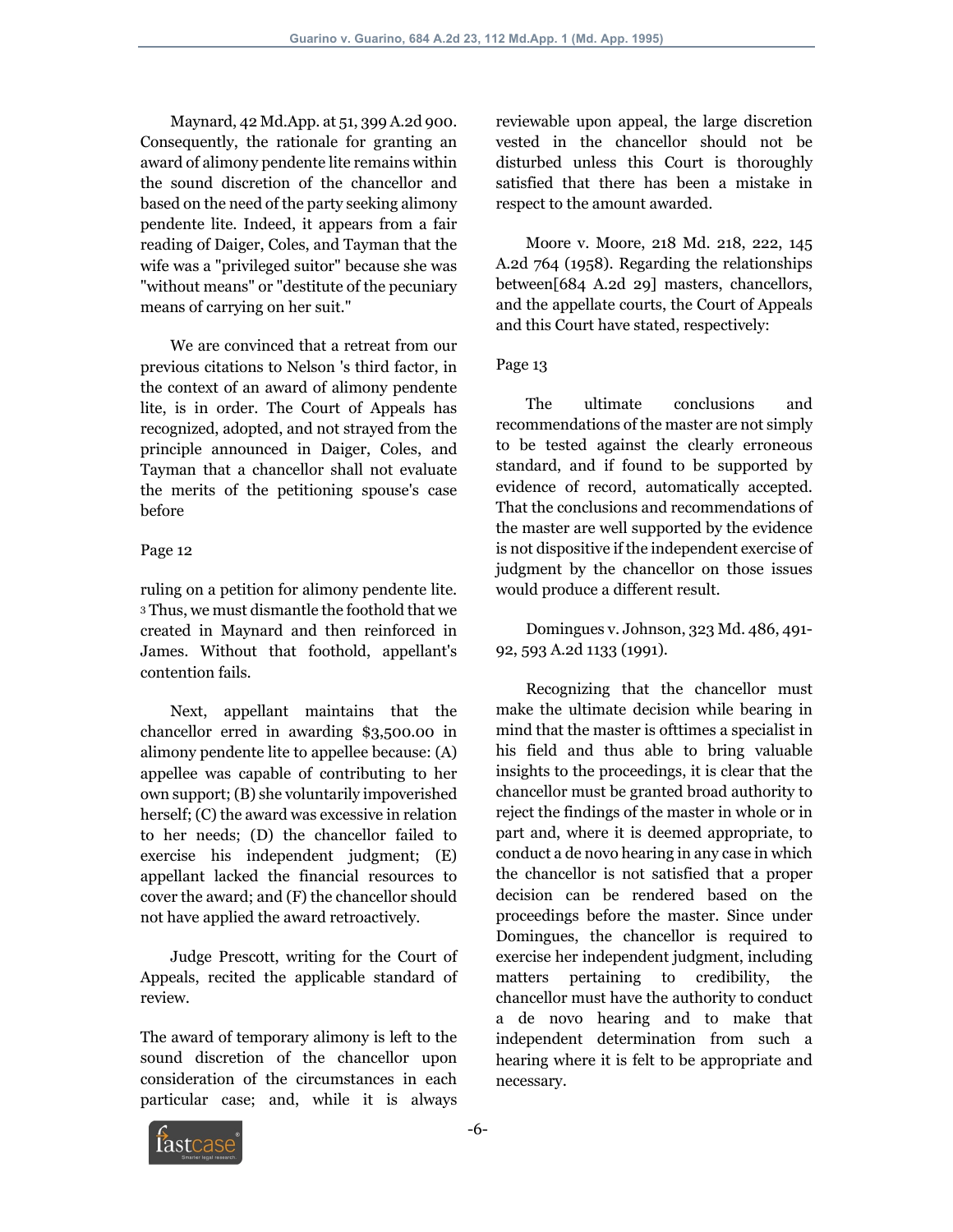Best v. Best, 93 Md.App. 644, 653-54, 613 A.2d 1043 (1992) (footnote omitted). Armed with our standards of review, we embark upon our journey.

## A & B

 From August 11, 1994 to January 27, 1995, appellee remained unemployed. When asked by her counsel why she had not made any efforts to secure employment, she replied, "Because I have no fixed address in which to apply to have a job." She also described her state of health.

Presently I have another lump on my breast which needs to be checked. It was confirmed yesterday that it's there. I

#### Page 14

also have to have surgery on my toe, which is going to entail a three- to six-week recuperation. I also have tingling in my hands which is being caused by a keloid that's in my arm from previous surgery.

 Appellee, who was in her fifties when she left the marital home, had most recently worked for the family corporation as its vicepresident, secretary, and administrator. Although appellee and appellant cashed payroll checks as their needs dictated, for appellee's labors she earned \$300 per week.

 Marsha Lee Keene, a vocational rehabilitation control expert, testified that, based upon her review of appellee's resume, discussion with appellant, and perusal of the job market, appellee, who had a twelfth grade education, was qualified for positions paying between "upper \$20,000, low \$30,000." She admitted that appellee's health condition would affect appellee's employability and that she did not have an employer ready to hire appellee.

 Apart from the \$7,500.00 that she took from the couple's joint account, which she used for legal fees, appellee's financial resources came from a \$3,100.00 life insurance policy she cashed, \$4,700.00 that she borrowed from her father, \$750.00 that appellant gave her to purchase Christmas gifts, and \$1,000.00 that he gave her one week before the January 27, 1995 hearing. Appellant attempted to show, without success, that appellee squirrelled away money through secretive banking practices. He justified his refusal to provide her with financial support, aside from the \$1,750.00, on that basis.

 In his July 28, 1995 Opinion and Order, the chancellor rejected parts A and B of appellant's argument.

Continuing her employment with the defendant's company does not appear to have been an option for the plaintiff. Given the plaintiff's health, the lack of a permanent place to live and her limited work experience, Ms. Keene's assessment of her employability appears to be overly optimistic. The plaintiff's resume ... does suggest that somewhere down the line she should be able to secure employment. There is [684 A.2d 30] nothing, however, to indicate that the plaintiff has

## Page 15

created her present financial situation in order to obtain alimony pendente lite from the defendant. After considering the ten factors set out in John O. v. Jane O. ... the Court is of the opinion that the plaintiff at the present time is not voluntarily impoverishing herself. She has a need for alimony pendente lite. 4

 We perceive no basis for parting with the chancellor's decision.

## C & D

 Appellant argues that the master "randomly accepted and rejected numerous expenses claimed by Mrs. Guarino on her financial statement; and then arrived at an aggregate number as her 'need.' " He suggests

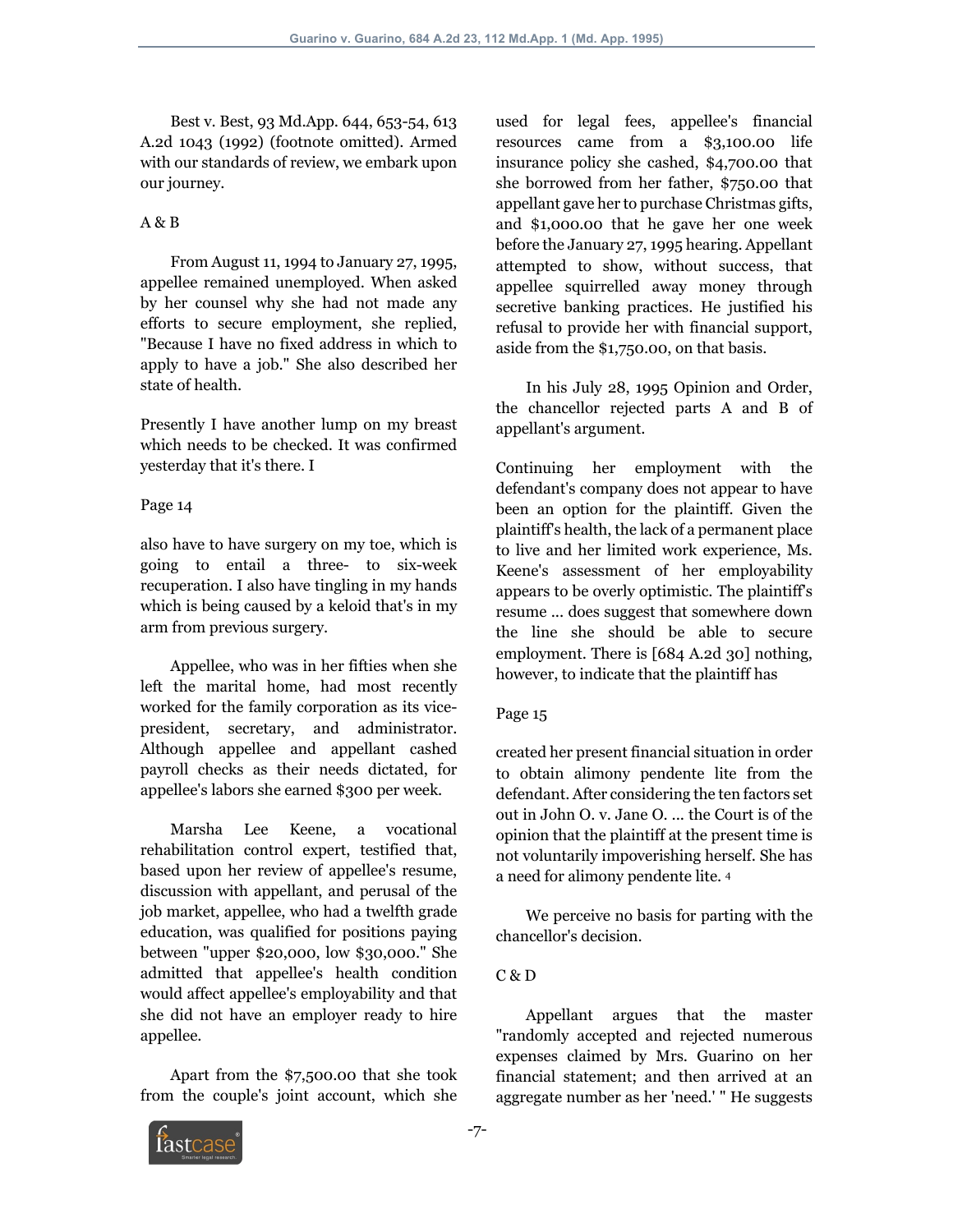that the chancellor, by accepting the master's conclusions, "failed to perform his responsibilities."

 In her financial statement, appellee listed total monthly expenses of \$6,792.00, broken down as follows:

\$3,000.00 house payment or rent; utilities: heat, gas, and light

| \$                             | 50.00     | car telephone                 |  |
|--------------------------------|-----------|-------------------------------|--|
| \$                             | 100.00    | telephone                     |  |
| \$                             | 400.00    | food                          |  |
|                                | \$350.00  | clothing                      |  |
|                                | \$400.00  | medical and dental            |  |
|                                | \$ 300.00 | transportation                |  |
|                                | \$100.00  | automobile insurance--paid by |  |
| appellant                      |           |                               |  |
|                                | \$250.00  | recreation                    |  |
|                                | \$250.00  | incidentals                   |  |
| \$1,600.00<br>taxes on alimony |           |                               |  |
| \$6,800.00 5 total expenses    |           |                               |  |

 Appellee testified that her financial statement accurately represented her financial situation, assuming that appellant paid

#### Page 16

the mortgage and utility payments on the marital home. She admitted that her housing and utility figures, combined at \$3,000.00, were estimates and that \$2,000.00 to \$1,800.00 was probably the appropriate range for those items. As to the other amounts, she testified that her car had 91,000 miles on it, that she was receiving treatment for dental problems, that she had a car telephone, that the clothing estimate was a "pretty good estimate," that the recreation amount was for taking her grandchildren to different functions and for a trip, and that the incidentals amount was an approximation. The amounts or items that were not discussed were the \$100.00 telephone figure, \$400.00 for food, and the \$1,600.00 tax on alimony.

 In comparison, appellant's financial statement disclosed the information that follows:

|                              | \$ 671.00 house             |  |  |
|------------------------------|-----------------------------|--|--|
|                              | \$ 200.00 utilities         |  |  |
|                              | \$ 100.00 telephone         |  |  |
|                              | $$715.00$ food              |  |  |
|                              | $$ 200.00$ clothing         |  |  |
|                              | \$200.00 medical and dental |  |  |
|                              | \$243.00 transportation     |  |  |
|                              | \$ 55.00 life insurance     |  |  |
|                              | \$ 32.00 auto insurance     |  |  |
|                              | \$ 57.00 other insurance    |  |  |
|                              | \$ 365.00 recreation        |  |  |
|                              | \$ 639.00 incidentals       |  |  |
| \$5,469.00 periodic payments |                             |  |  |
|                              | \$418.00 house repair       |  |  |
| \$9,364.00 total expenses    |                             |  |  |
|                              |                             |  |  |

 At the July 19, 1995 hearing on the exceptions, the chancellor expressed his concern with the master's findings relating to appellee's finances.

I have looked at the financial statements, and I know how busy they [the masters] are and how they can't always item by item, say, well, she is entitled to \$38.00 for a telephone, et cetera, et cetera, but ... my problem is to find the basis for a conclusion of \$3500.00 or \$2500.00 or \$2,000.00 or \$4,000.00 or anything else.

 Before concluding the hearing, the chancellor stated, "I have reviewed the exceptions. I reviewed the answer. I reviewed

## Page 17

the master's report. I reviewed the financial statement." By the time he issued his Opinion and Order, the chancellor had also reviewed the transcript. In that Opinion and Order, the chancellor resolved the financial ambiguities.

 The Master did not make detailed financial findings to show how she arrived at \$3,500.00 per month as an appropriate [684

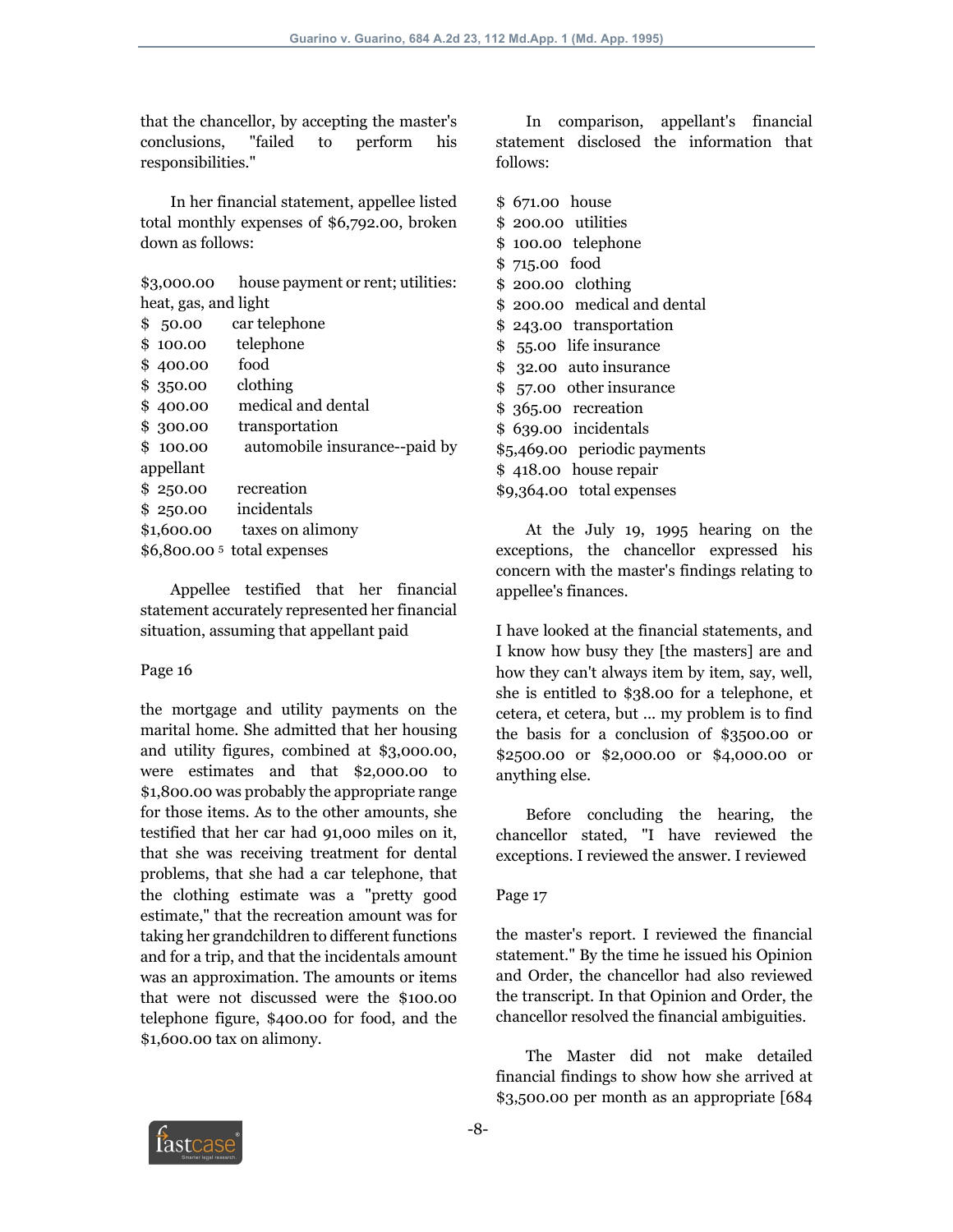A.2d 31] amount for alimony pendente lite. However, after an independent review of the plaintiff's testimony and the exhibits, particularly Plaintiff's Exhibit No. 10, her financial statement, the Court is of the opinion that \$3,500.00 represents a fair and reasonable sum for the present needs of the plaintiff. The plaintiff's financial statement lists monthly expenses of \$6,792.00. This includes \$3,000.00 for house payment or rent and \$1,600.00 tax on alimony, both of which are inordinate. If these figures are reduced to the more modest figure of \$900.00 and \$450.00 respectively, this financial statement still supports the Master's conclusion that the plaintiff has monthly needs of \$3,500.00.

 The record reveals that the chancellor exercised his independent judgment. Applying the reductions he utilized, \$2,100.00 from housing and utilities and \$1,150.00 from alimony taxes, produces a monthly figure of \$3,550.00, which is \$50.00 greater than the chancellor's total. The chancellor's statement that the reduced total figure comports with the master's findings does not trouble us because he independently reviewed each item and, apart from the two he modified, found them to be reasonable. In other words, we are convinced that he exercised his independent judgment and did not manipulate his figures merely to match the master's. Moreover, appellee's expenses compare favorably with appellant's. Although we recognize the computational error, we note that appellee does not contest the award. Thus, we are not inclined to disturb the chancellor's judgment.

## E & F

 Guarino Corporation, a general contractor, specialized in Washington Metropolitan Area Transit Authority (WMATA)

## Page 18

construction. Appellant was the president of the corporation and its sole shareholder. According to appellee, although the couple drew salaries, they would withdraw payroll checks as they desired. The couple's joint tax returns for the years 1991 to 1993 reflected income of \$205,949.00, \$186,493.00, and \$66,780.00.

 Harvey Johnson, an accounting expert who served as the couple's outside accountant, testified that the corporation's cash balance was approximately \$900,000.00 one week before the January 27, 1995 hearing. Although his preliminary projections were that the corporation was going to show a loss on its WMATA contract over the upcoming eighteen months, he was of the opinion that, if the corporation were not to enter into any new contracts, after eighteen months, based upon the working capital and cash balance, approximately \$400,000.00 to \$500,000.00 would be left, not counting a reserve of \$100,000.00. He supported appellee's statement that the couple would draw extra payroll checks as they needed.

 W-2 statements for appellee and appellant reveal that in 1994 the corporation paid her \$19,080.00 and him \$47,700.00. Appellant's claim that his salary of \$900.00 per week is insufficient to cover appellee's alimony pendente lite award is without merit. The evidence adduced at the hearing was uncontradicted that the couple withdrew money as they wished.

Q It was the practice of Mr. and Mrs. Guarino in past years, was it not, Mr. Johnson, to draw certainly weekly payroll checks? Is that right?

## A That's right.

Q And then to give themselves additional payroll checks for extra things that they chose to do; is that right?

#### A They would take bonuses, yes.

 Therefore, we must reject appellant's claim of penury.

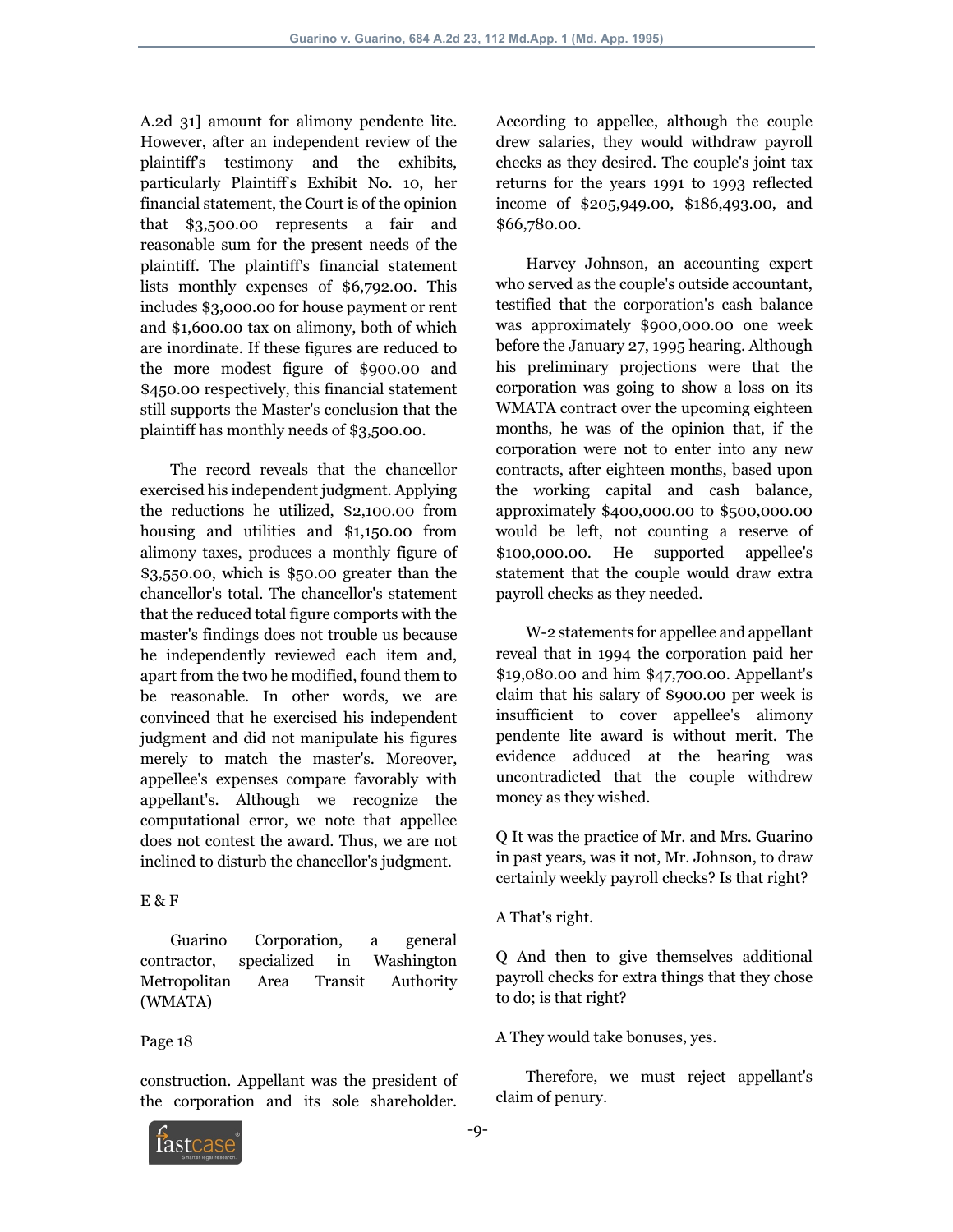Regarding the retroactivity of alimony pendente lite, appellant posits that appellee's lack of actual expenses should inure to his benefit. The flip-side of that assertion is that the bane should fall upon appellee. We do not agree.

## Page 19

 The purpose behind awarding alimony pendente lite would be undermined if we were to follow appellant's approach. Appellee's lack of financial resources prevented her from maintaining any semblance of her previous lifestyle. Her "mitigation" was in response to the lack of resources, the decision being forced upon her. Thus, the chancellor [684 A.2d 32] correctly considered appellee's needs and the status quo in calculating the alimony pendente lite award.

## II. Attorney's Fees

 In his last argument, appellant declares that "[b]ecause the \$7,500.00 the Wife paid to her attorney was taken by the Wife from the parties' joint account, Mr. Guarino has already paid some or all of the Wife's initial attorney's fees." His argument is pointedly near-sighted.

 We will not disturb the chancellor's award of attorney's fees unless the chancellor arbitrarily exercised his or her judgment or if his or her findings were clearly erroneous. Lemley v. Lemley, 109 Md.App. 620, 633, 675 A.2d 596 (1996). Section 11-110(b) of the Family Law Article authorizes the chancellor to award suit money, counsel fees, and costs for reasonable and necessary expenses. Before making such an award, the chancellor must first consider: "(1) the financial resources and financial needs of both parties; and (2) whether there was substantial justification for prosecuting or defending the proceeding." § 11-110(c) of the Family Law Article.

 Appellant makes no mention of his appropriation of the couple's joint tax return. Following his reasoning, appellee was supporting him when he utilized those monies. He also suggests that appellee can pay her attorney's fees with the award of alimony pendente lite because those monies were awarded for nonexistent expenses and appellee would receive a windfall if she were awarded attorney's fees in addition to that award. Lastly, he complains that it is unfair for him to pay \$7,500.00 in attorney's fees when appellee's outstanding bill is only \$5,017.50.

### Page 20

 Somehow, appellant overlooks the difference between an award for alimony and one for costs. Secondly, he neglects the factors contained withins 11-110 of the Family Law Article.

 The chancellor accepted the master's finding that appellee incurred attorney's fees of \$12,403.11, \$7,385.61 of which appellee had paid, not counting a \$2,500.00 retainer for an expert. On the other hand, appellant incurred attorney's fees of approximately \$25,000.00, of which he had paid \$11,000.00.

 Appellee's prior payment of her expenses cannot be counted against her. That is, appellant is not entitled to a credit for payment made by appellee to her attorney. Subsection (c) of § 11-110 specifically provides that the chancellor "may award reimbursement for any reasonable and necessary expense that has been previously paid."

 The record supports the chancellor's award of attorney's fees. We detect no reason to deviate from that judgment.

 JUDGMENT OF THE CIRCUIT COURT FOR MONTGOMERY COUNTY AFFIRMED; APPELLANT TO PAY THE COSTS.



---------------

<sup>1</sup> Indeed, after a final hearing on the cause, Chancellor Johnson concluded that Mrs. Coles did not support her case for a divorce a vinculo